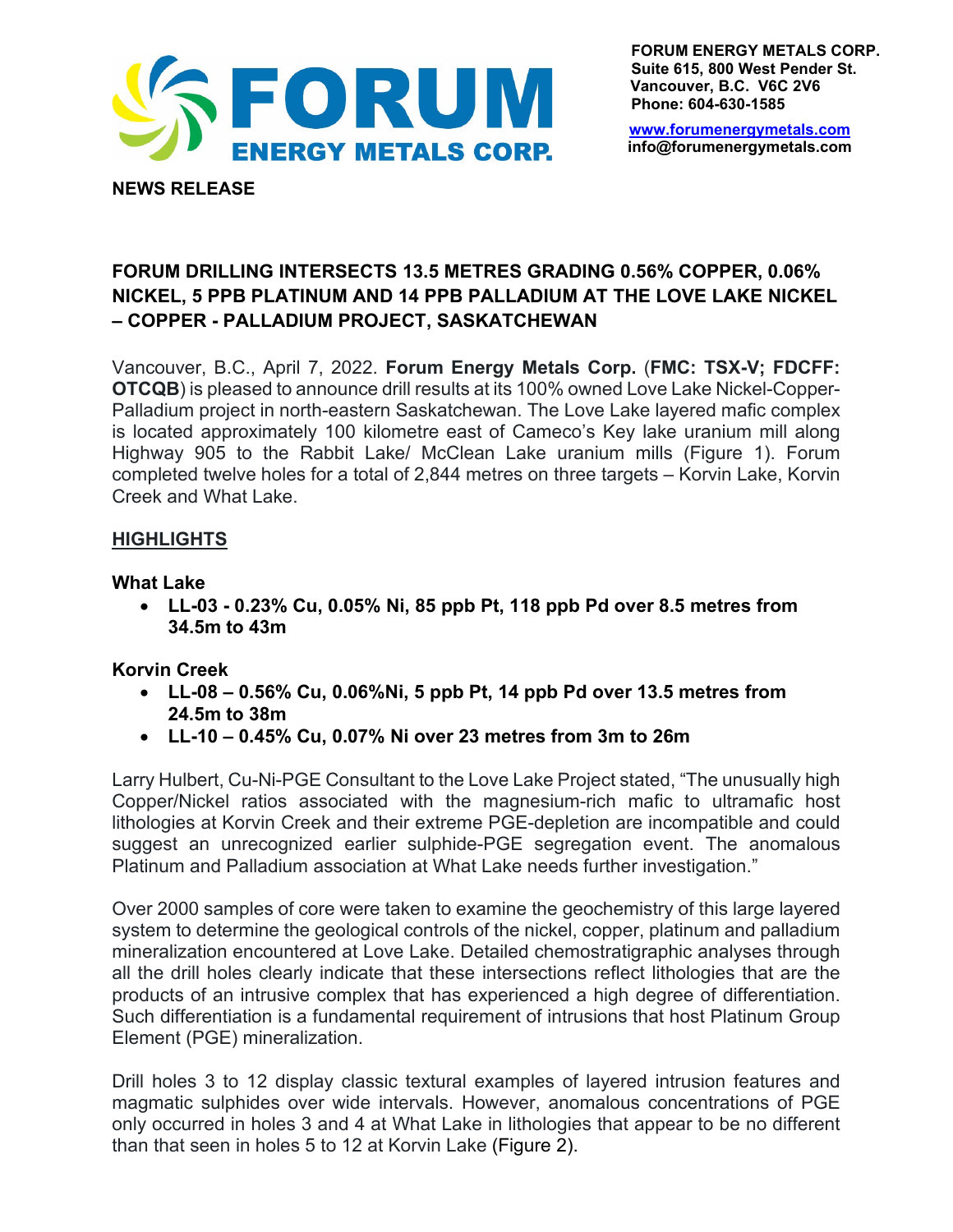Results from this initial drill program by Forum are shown in Table 1.

## **TABLE 1**

#### **WHAT LAKE**

| <b>DDH</b>          | From (m) | To $(m)$ | Interval<br>(m) | Copper<br>(%) | <b>Nickel</b><br>$(\%)$ | Platinum<br>(ppb) | Palladium<br>(ppb) |
|---------------------|----------|----------|-----------------|---------------|-------------------------|-------------------|--------------------|
| $LL-03$             | 34.5     | 43       | 8.5             | 0.23          | 0.05                    | 85                | 118                |
| $LL-03$             | 46       | 48.5     | 2.5             | 0.28          | 0.07                    | 65                | 79                 |
|                     |          |          |                 |               |                         |                   |                    |
| LL-04               | 201      | 206      | 5               | 0.37          | 0.01                    |                   |                    |
| <b>KORVIN CREEK</b> |          |          |                 |               |                         |                   |                    |
| LL-08               | 24.5     | 38       | 13.5            | 0.56          | 0.06                    | 5                 | 14                 |
| LL-08               | 39       | 44       | 5               | 0.18          | 0.03                    |                   |                    |
| LL-08               | 68       | 69.5     | 1.5             | 0.19          | 0.01                    |                   |                    |
| LL-09               | 72       | 73       | $\mathbf{1}$    | 0.25          | 0.02                    |                   |                    |
| $LL-10$             | 3        | 26       | 23              | 0.45          | 0.07                    |                   |                    |
| $LL-10$             | 94.5     | 101      | 6.5             | 0.21          | 0.04                    |                   |                    |
| $LL-10$             | 106.5    | 108.5    | $\overline{2}$  | 0.20          | 0.02                    |                   |                    |
| $LL-12$             | 66.5     | 68       | 1.5             | 0.30          | 0.09                    |                   |                    |
| $LL-12$             | 73       | 77       | 4               | 0.15          | 0.05                    |                   |                    |
| $LL-12$             | 91       | 94.5     | 3.5             | 0.15          | 0.03                    |                   |                    |
| $LL-12$             | 123      | 125.5    | 2.5             | 0.11          | 0.01                    |                   |                    |
| $LL-12$             | 134      | 135.5    | 1.5             | 0.18          | 0.03                    |                   |                    |

## **Love Lake Nickel-Copper-Platinum-Palladium- Project**

The Peter Lake Domain in northern Saskatchewan is the largest mafic/ultramafic complex in North America second only to the Duluth Complex which is centered in the heart of the Midcontinent Rift System in Minnesota and Ontario and is host to numerous magmatic copper/nickel and platinum/palladium deposits. For over 250 km of the Peter Lake Domain numerous copper/nickel and platinum/palladium showings have been uncovered over the past fifty years that have received only sporadic exploration.

Forum staked 32,075 hectares over the 20km by 5km Love Lake Complex in 2019, a 2.56 billion year old, palladium enriched layered gabbroic intrusive. A 4,412 line kilometre Heli-GT magnetic/gradiometric survey was completed for Forum by SHA Geophysics in 2020, two field programs of geological mapping, geochemical sampling and prospecting were completed by Forum in 2019 and 2020 and a 588 line kilometre HeliSam Time Domain airborne EM survey was completed in 2021.

Larry Hulbert, P.Geo., Forum's Copper-Nickel-PGE Consultant and a Qualified Person under National Instrument 43-101, has reviewed and approved the contents of this news release.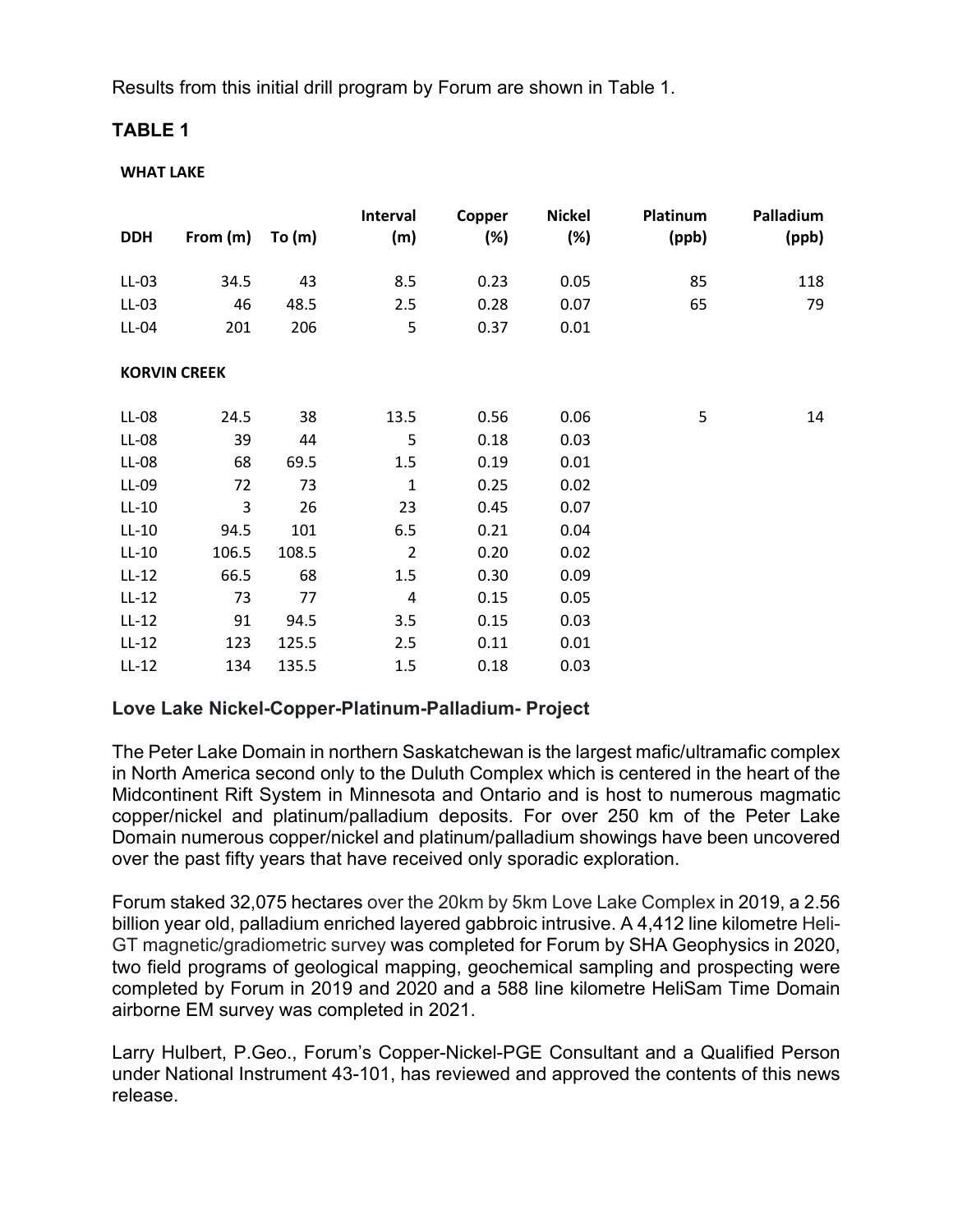

**Figure 1: Location of the Love Lake Cu-Ni-PGM Project along Highway 905.**



**Figure 2 Hole LL-08 at 28 metres showing classic magmatic silicate-sulphide textures.**